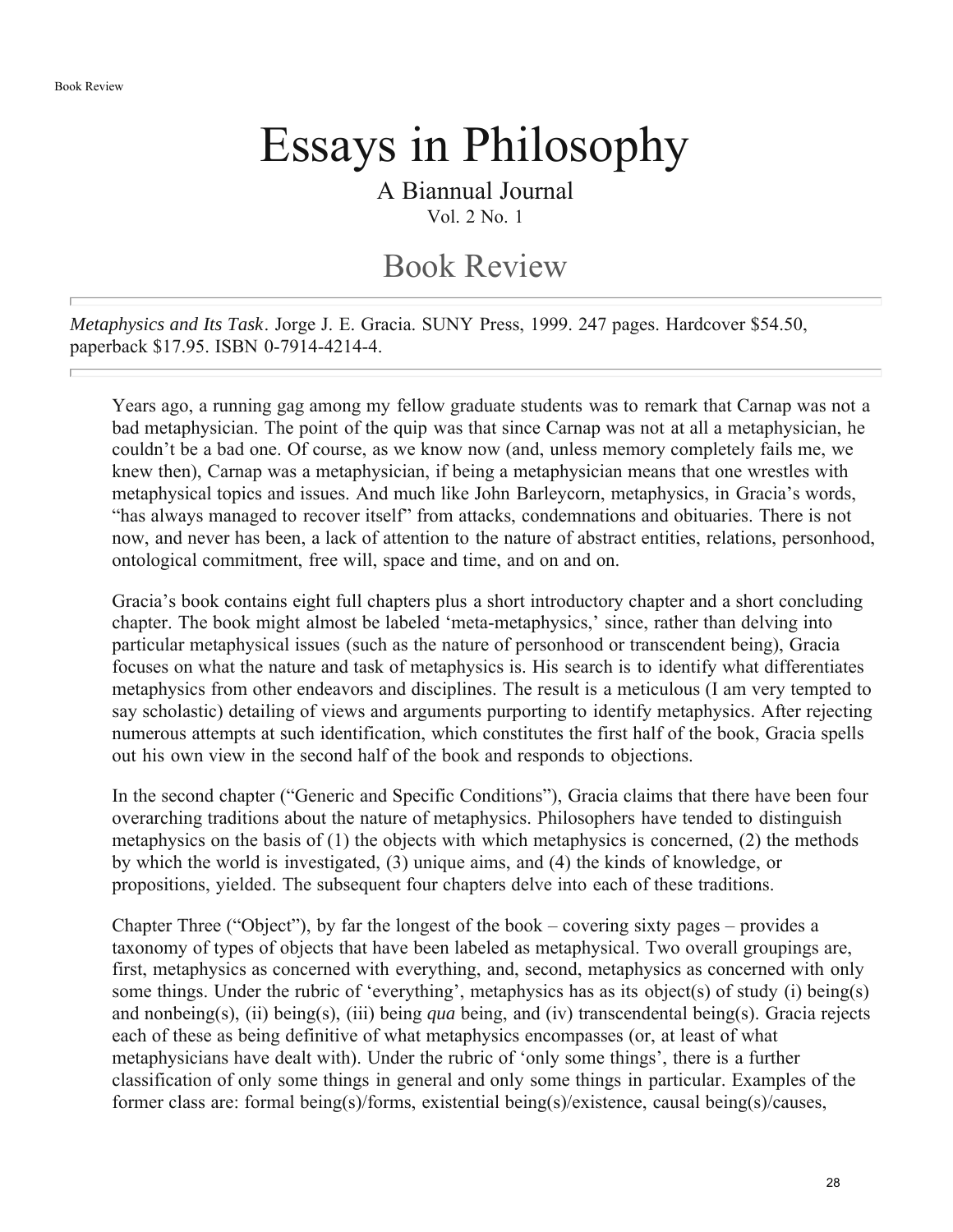substantial being(s)/substance(s), and others. Examples of the latter class are: God, person(s), relations, abstract entities, meaning(s), and others. All of the instances of the 'only some things' rubric are rejected as being definitive of metaphysics. In each case of an object purported to be definitive of metaphysics, Gracia provides arguments for why the object is seen as a defining candidate and then he provides rebuttals to show why that object, while perhaps being part of the extension of metaphysical concerns, is nonetheless not definitive.

Finding no object(s) as definitive of metaphysics, Gracia turns, in Chapter Four ("Method"), to method as the nature of metaphysics. He enunciates eleven different characterizations of method, including *a priori*/*a posteriori*, discursive/intuitive, analytic/elucidative/synthetic, phenomenological, dialectical, and others. Each is found wanting. In Chapter Five ("Aim") five suggested aims are considered: theoretical, practical, ideological, aesthetic, and critical, while in Chapter Six ("Propositions") five kinds of knowledge said to be defining of metaphysics are critiqued: uniquely different subjects and predicates, analytic *a priori*, synthetic *a posteriori*, synthetic *a priori*, and meaningless. Like the proffered objects and methods, aims and propositions fail to satisfy.

Having investigated these numerous proposals for identifying the nature of metaphysics, Gracia spells out his conception, initially in Chapter Seven ("Definition"). The specificity of metaphysics, he tells us, "can be found in both the object it studies and what it specifically seeks to establish about that object" (p. 132). Later: "…it is in the specific aim and object of metaphysics that we find the *differentia* which distinguishes the discipline from other disciplines and makes a niche for it within philosophy. According to its specific aim, metaphysics is concerned with categorization; according to its object, it is concerned with every category, although with the most general categories in one way and with less general categories in another way" (p. 141). Even later (in his concluding chapter): "My view is quite simple. I claim that metaphysics is the part of philosophy that studies categories: It tries to determine and define (when possible) the most general categories, and to make explicit their interrelations and the relations of less general categories to the most general ones" (p. 220). So while sub-fields of metaphysics, such as ontology, etiology, and theology, might study the less general categories, general metaphysics concerns itself with the most general categories and their interrelations.

With this portrayal of metaphysics in hand, Gracia turns, in Chapter Eight ("Reduction"), to views of categories and of metaphysics that are misguided because of efforts at reduction, which, he says, are commonplace in metaphysics. This chapter provides an analysis of the types and nature of reduction. There are two general kinds of reduction, Gracia claims. In one, a change occurs in the reductive subject, its features or its states, or there is the initiation of an action. Example: reducing a building to rubble. In the other kind of reduction, there is the production of a reductive object that is distinct from the reductive subject. Example: reducing an argument to standard syllogistic form. In either case, reduction involves both replacement and evaluation. These two general kinds of reduction encompass the more specific types of reduction that philosophers usually think of: ontological, epistemological, logical (or conceptual), linguistic, axiological. Of course, there are reasons why we attempt to engage in reduction; it must help produce, develop, and support one view over its rivals. There are various principled values we use in this effort, which Gracia outlines as follows: (1) principle of parsimony (in the development of theories explanatory entities should not be multiplied beyond necessity), (2) principle of acquaintance (the terms used in theoretical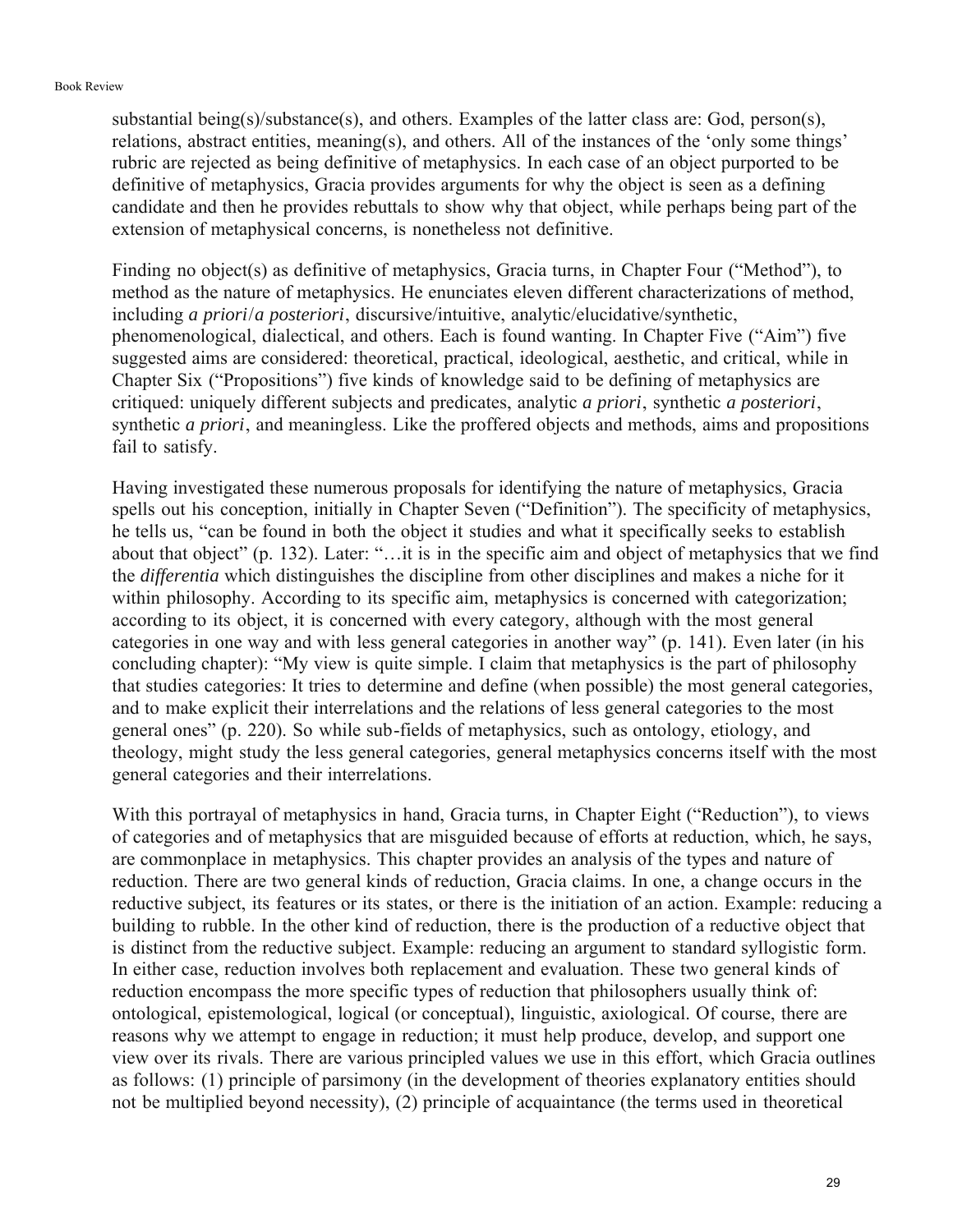## Book Review

descriptions should refer to entities with which one is directly acquainted), (3) principle of noncontradiction (no theory is acceptable which includes or implies a contradiction), and (4) principle of analysis (knowledge of X is best achieved through knowledge of X's components).

Chapter Nine ("Realism, Conceptualism, Nominalism") provides an analysis of categories followed by a scolding of philosophers who have attempted "to reduce categories to what they are not, either by reifying, conceptualizing, or nominalizing them" (p. 217). It is the ontological status of categories that determines whether a metaphysical approach is realist, conceptualist, or nominalist. Given this, Gracia details a taxonomy of positions with respect to this status. Various positions have identified categories with: transcendental entities, immanent constituents of things, similarities, collections, concepts, types, and tokens. As the reader can probably expect by now, none of these positions proves adequate, none encompass all the ways that we understand categories. Rather, much like the group of blind men who each try to identify the nature of an elephant by exposure to only part of it, they each capture some ways in which we understand categories, but not all ways in which we do. The trouble is the attempt at unwarranted reduction. As he says, "Categories considered *qua* categories, then, cannot, in virtue of being categories, be exclusively conceived as words, or concepts, or extra-mental entities" (p. 206). How, then, should we understand categories? Well, it's not clear. The closest thing to a definition, or even characterization, is the following: "A category is whatever is expressed by a simple or complex term or expression which is predicable of some other term or expression" (p. 200). Readers hoping for greater clarification are told simply to avoid categorial reduction: "My proposal, then, is to respect the integrity of categories. *Each category, qua category, should be considered to be whatever it is, as determined by its proper definition, and nothing more*, for that is what the predicable terms that names the category expresses" (p. 205). (Italics in original.) For example: "human is just human, and the category human is just human and nothing more or less. The addition of the term 'category' to 'human' in the expression 'category human' adds to human only the recognition that human is what is expressed by the predicable term 'human' and as such is different from Socrates, which is expressed by the non-predicable term 'Socrates'" (p. 207). Gracia ends the chapter and book by fielding various objections and reiterating that "to ask about the reality, being, or manner of being of categories *qua* categories is nonsense" (p. 216).

What are we to make of Gracia's book? On the back cover of the book Nicholas Rescher is quoted as saying: "As a contemporary introduction to the problems of metaphysics there is nothing like it." I am certainly inclined to agree, at least in terms of what I began by calling "meta-metaphysics." If a reader wants an introduction to particular problems of metaphysics (such as the issue of events or tropes or free will), that is not Gracia's focus. However, as an overview, indeed as a detailed analysis of various conceptual and historical approaches to the field of metaphysics, it is remarkable. However, it's what's not in the book that is of concern to me. First, while Gracia's rejection of reductive efforts by realists, conceptualists, and nominalists is understandable, to expect a fuller, more positive enunciation of what categories are is not tantamount to asking for, or demanding, an illegitimate reduction. I wish more time had been spent on saying what categories are or on why any attempt to define them is reductive (in a bad sense) than on what's wrong with realism, conceptualism, and nominalism.

This leads to my second concern, which is again about what's not in the book. For Gracia, an analysis of metaphysics is not simply interesting, but "metaphysics is inescapable" (p. 221). The